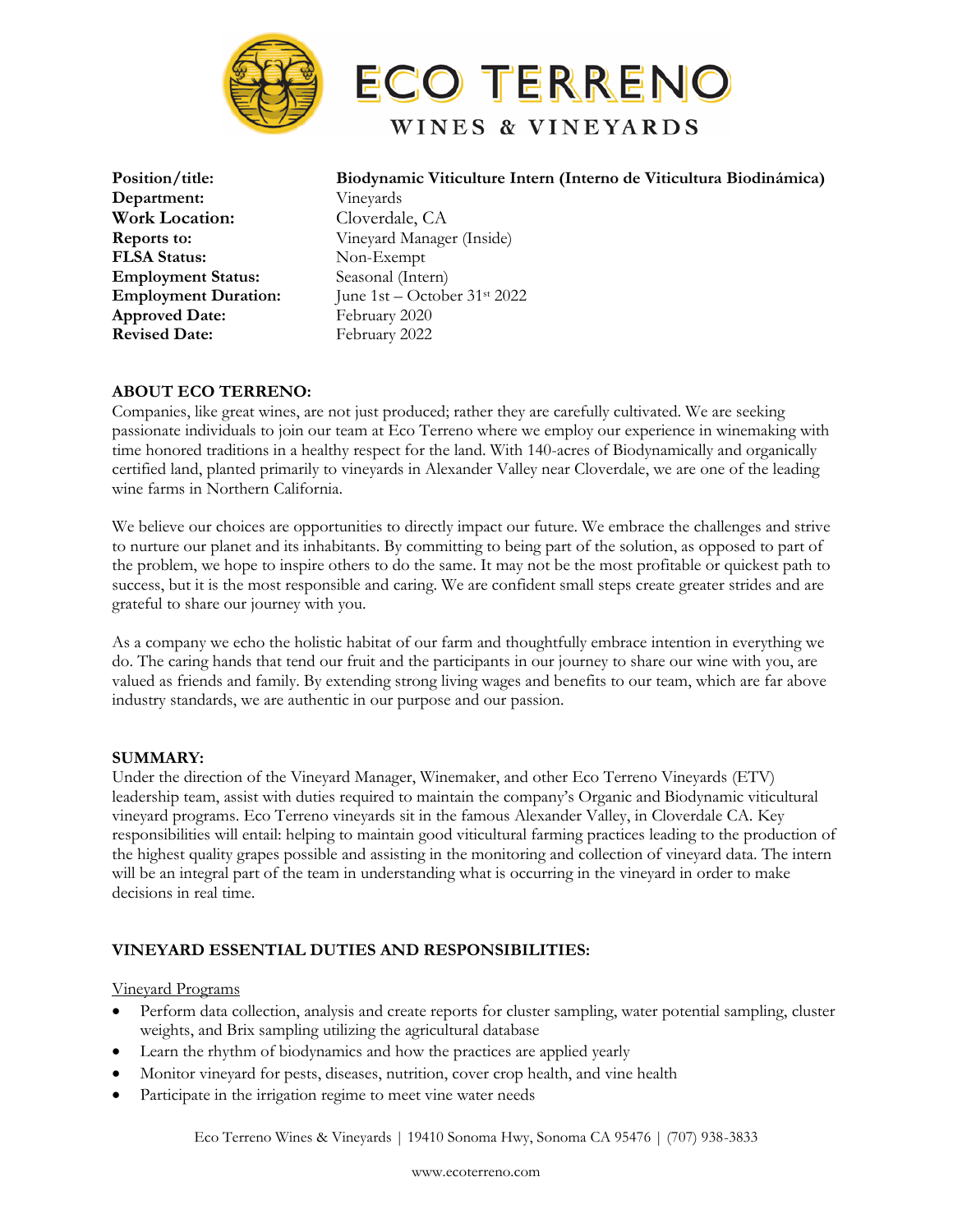

- Monitor and evaluate the effectiveness of pest control programs under direction of Vineyard Manager
- Conduct vine nutrition analysis status through periodic petiole and SAP analysis samples and summarize findings for team
- Measure soil nutrition status through periodic soil samples and summarize findings for team
- Integrate and summarize vine and soil nutrition data for team to make real time management decisions
- Under the direction of the ETW management team, input, and monitor irrigation schedules to meet canopy growth and fruit quality expectations
- Participate in grape harvest
- Vineyard Manager will assign special projects as needed.
- Other duties as assigned

Field Viticulture Data Collection Program

- Ensure viticulture, grape yields, phenological, weather, and fruit chemistry data are collected and reported in an accurate and timely manner
- Assist in the development and maintenance of Viticulture Plans, annual Vintage Summary Report and other viticultural reports

# **JOB REQUIREMENTS:**

- Education/Experience: Must be currently enrolled in a credential education program/ viticulture experience (preferred).
- Language: Fluent in English with strong oral and communication skills. Basic Spanish (preferred).
- Skills: Capability and desire to learn relevant vineyard computer skills, including spreadsheets, word processing, and database programs.
- Knowledge: Good knowledge of vine physiology, phenology, morphology, and water relations (preferred). Knowledge of soils, soil chemistry, plant nutrition, and pest management (preferred).
- Must possess a valid driver's license and meet the company's automobile insurance requirements.
- Full time availability for position (preferred) including some night and weekend work during harvest.
- Employees must adhere to all Eco Terreno Covid-19 safety policies.
- Other: must have valid documentation to meet US work requirements, no assistance with Visas will be provided.

# **OTHER PREFERRED JOB QUALIFICATIONS:**

- Spanish language skills.
- The above information is representative of the work performed in this position; however, it is not allinclusive. The omission of a specific duty or responsibility does not exclude it from the position if the work is similar or related to the essential duties and responsibilities.
- Technical machinery operations experience

# **LANGUAGE SKILLS:**

• Ability to read and interpret documents such as sales documents and scripts and to write routine report/spreadsheets and correspondence.

# **MATHEMATICAL SKILLS:**

Eco Terreno Wines & Vineyards | 19410 Sonoma Hwy, Sonoma CA 95476 | (707) 938-3833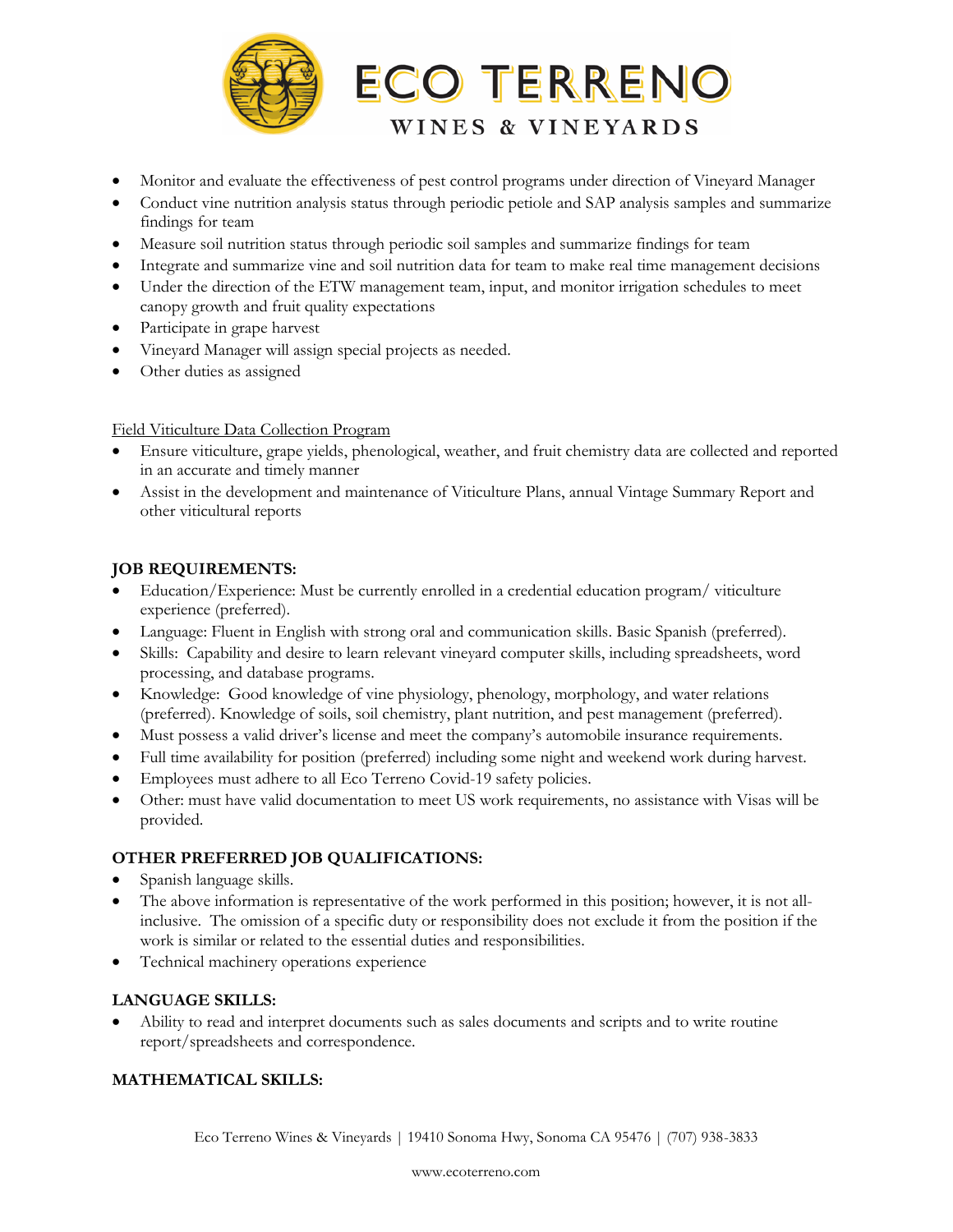

• Ability to add, subtract, multiply, and divide in all units of measure, using whole numbers, common fractions, and decimals. Ability to compute rate, ratio, and percent and to draw and interpret bar graphs.

# **REASONING ABILITY:**

• Intermediate Skills: Ability to apply common sense understanding to carry out instructions furnished in written, oral, or diagram form. Ability to deal with problems involving several concrete variables in standardized situations.

# **COMPUTER SKILLS:**

• Microsoft Word, Excel and Outlook (or equivalent programs). Working knowledge of AgCode (preferred).

# **PHYSICAL DEMANDS:**

- The physical demands described here are representative of those that must be met by an employee to successfully perform the essential functions of this job. Reasonable accommodations may be made to enable individuals with disabilities to perform the essential functions.
- While performing the duties of this job, the employee is regularly required to sit, stand, walk, climb stairs, talk, hear, taste and smell. Must possess vision, hearing and sufficient digital manipulation skills to utilize farming equipment. The employee is frequently required to climb and balance, stoop, kneel and crouch. The employee must be able to frequently lift and carry up to 50 lbs.
- The employee must be able to constantly operate hand tools, all terrain utility vehicles, and heavy equipment as an essential function of the job.

# **WORK ENVIRONMENT:**

- The work environment characteristics described here are representative of those an employee encounters while performing the essential functions of this job. Reasonable accommodations may be made to enable individuals with disabilities to perform the essential functions.
- Most duties will be performed outdoors, including garden and vineyard facilities.

*At Eco Terreno we believe in treating everyone fairly and equitably. We reject discrimination in all its forms protecting our team members, customers and stakeholders from offensive and harmful behaviors. This policy supports our overall commitment to create a safe and happy workplace for everyone.*

*Our company complies with all anti-discrimination laws, including: Title VII of the Civil Rights Act of 1964, Americans with Disabilities Act (ADA) and Age Discrimination in Employment Act (ADEA.) We explicitly prohibit offensive towards any class of team member—protected by law or otherwise. This policy applies to all team members, vendors, contractors, visitors, guests and stakeholders. We do not tolerate cases of assault, sexual harassment or workplace violence, whether physical or psychological. We immediately terminate team members who are responsible for offensive behavior or create a hostile work environment.*

*To ensure we create a strong team reflecting a culture in our corporate ideals, we hire, promote, and communicate with team members under the broadest inclusion policy possible. We explicitly recognize strength in diversity among the following groups of people:*

- *• Age*
- *• Religion*
- *• Ethnicity / nationality*

Eco Terreno Wines & Vineyards | 19410 Sonoma Hwy, Sonoma CA 95476 | (707) 938-3833